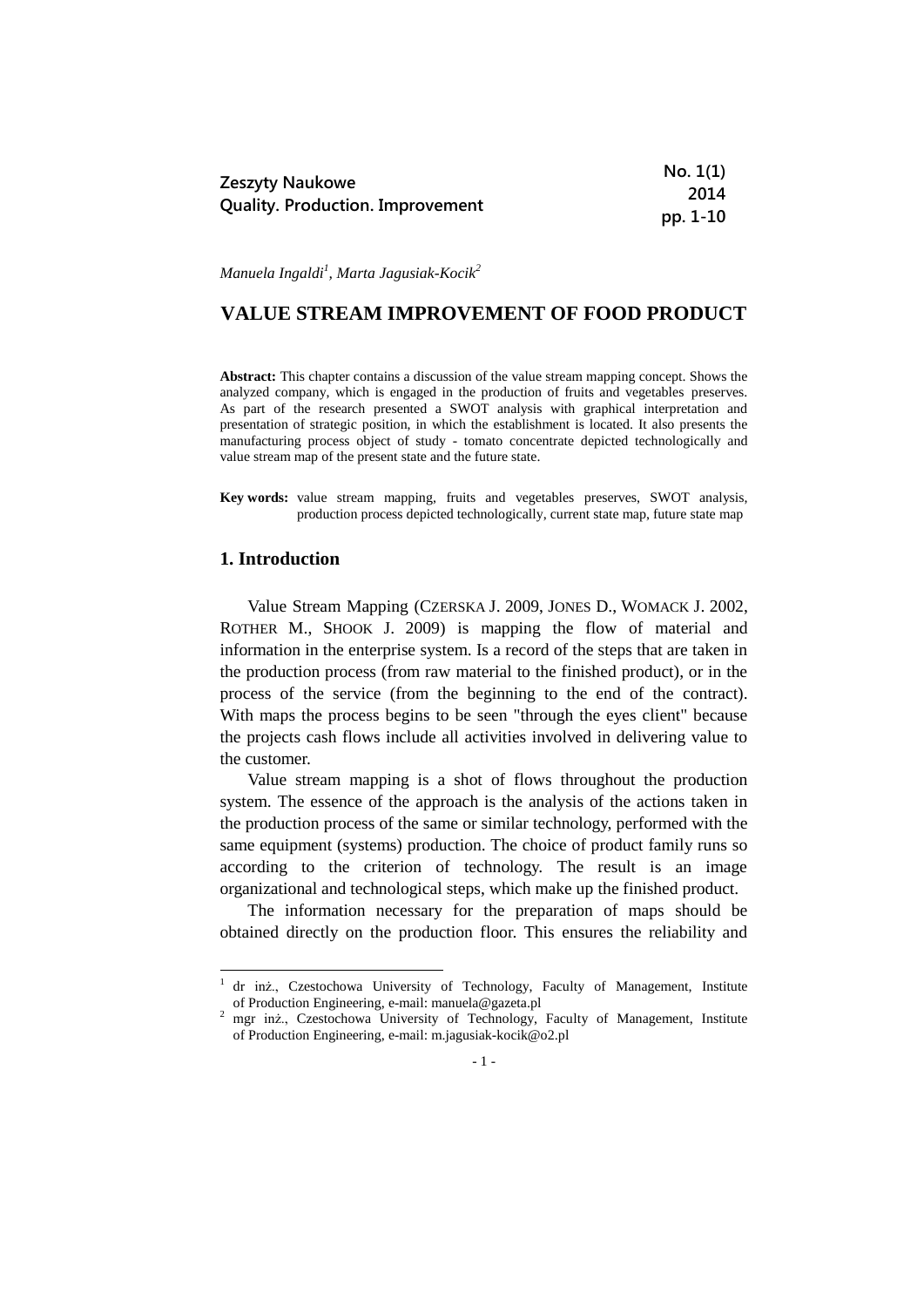|                                         | No. 1(1) |
|-----------------------------------------|----------|
| Zeszyty Naukowe                         | 2014     |
| <b>Quality. Production. Improvement</b> | pp. 1-10 |

validity will be analyzed information. Map consists of a set of information and accompanying graphic symbols. The essence of the interpretation of the map is noticing places where material flow is stopped and are accumulated stocks (raw materials, work in progress, finished goods). Their existence is, in fact, production problems (long retooling, unstable process, the distance between successive operations et al.), long duration of production orders, and consequently wear additional resources for activities not create value from the point of view of the customer.

Value stream mapping can bring us great benefits, including:

- assists in illustrating the value stream, not only at the level of single process - it helps to see the flow, by means of which you can respond quickly to changing customer needs,
- helps not only to discern the waste, but also its source,
- provides appropriate language, common to the entire organization, to discuss the various processes (graphic language).
- integrate the concepts and techniques of Lean Management, prevents the ad hoc application and determine the correct order of their implementation.

#### **2. Presentation an object and a subject of research**

Company X is a manufacturing company, which has its headquarters in the Silesian voivodship. This company produces fruits and vegetables preserves. They offer vegetables salads (Swedish, Greek, outstanding, lunch, mild vegetables, red cabbage), compotes, canned cucumbers, luxury, with chili, pickles, gourmet pickles, marinated mushrooms, beetroot, grated horseradish, red-beet-and-horseradish sauce, sauerkraut, sorrel, canned peppers, mayonnaise, cucumbers puree, sorrel purees and tomato concentrates. The entire range of products consists of over 80 products.

The company supplies its products to a wide range of foreign markets, among others, to Lithuania, Latvia, Estonia, England, Ireland, Belgium, Holland, Germany, Hungary, Spain, Italy and Sweden. Exports account for about 40% of total sales.

The aim of the company is: continuous expansion of business, the implementation of new manufacturing technologies, which will increase the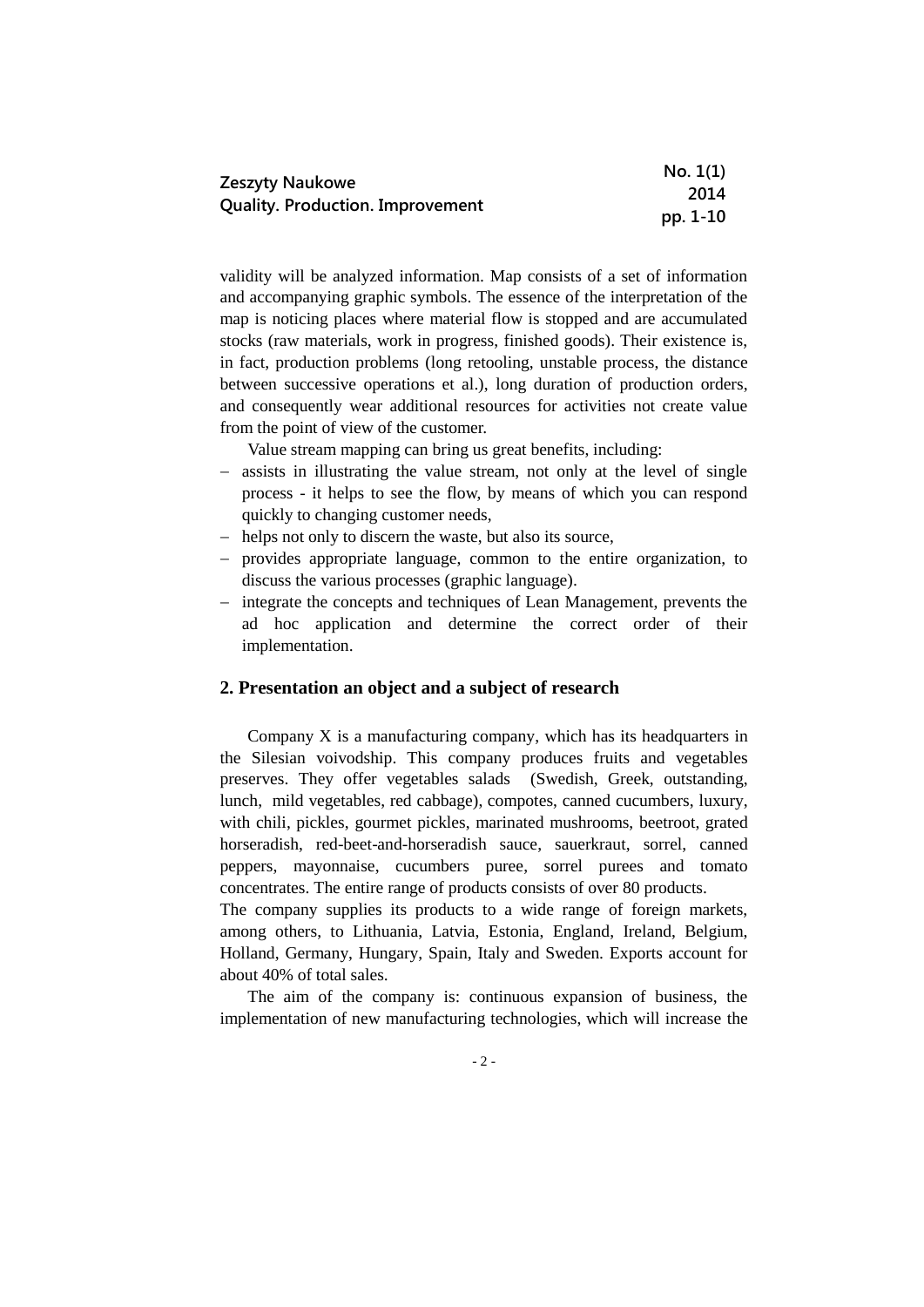|                                         | No. 1(1) |
|-----------------------------------------|----------|
| Zeszyty Naukowe                         | 2014     |
| <b>Quality. Production. Improvement</b> | pp. 1-10 |

efficiency and productivity of the company and advertising and promotion.

The object of research is the tomato paste, which is partially dehydrated tomato puree. Through the process of pasteurization protects it from bacteria and extended its expiration date. The main ingredient of concentrate are tomatoes. The finished product has a distinctive flavour of tomatoes. Distinguished salty and sour smell and a dark red color. Additional components may be spice flavors, aromas, vegetables. Company X manufactures two types of tomato concentrate: 20% of the content of the extract and containing 30% of extract. The manufacturing concentrate is spilled into jars with a capacity of 0.2 l and 0.9 l

# **3. Analysis of strengths and weaknesses of the company using SWOT analysis**

The SWOT analysis (GIERSZEWSKA G., ROMANOWSKA M. 1997, JAGUSIAK M., ULEWICZ R., ŚWIDER A. 2009, KONSTANCIAK M., JAGUSIAK-KOCIK M. 2012, INGALDI M., JAGUSIAK-KOCIK M. 2013) is a method of evaluation the position of the company (its strengths and weaknesses) against the opportunities and threats from the environment. Supports selection of the best strategy, and estimates the extent to which company resources meet the needs and requirements of the environment in which it operates and competes. The name comes from the first letters of groups of factors:

- strengths everything that is an asset, predominance, advantage of the analyzed object,
- weaknesses everything that is a weakness, barrier, defect of the analysed object,
- opportunities everything that makes a favourable opportunity, chance, change for the research object,
- threats everything that makes risk of unfavourable changes for the research object.

SWOT analysis for the research company was presented in Table 1.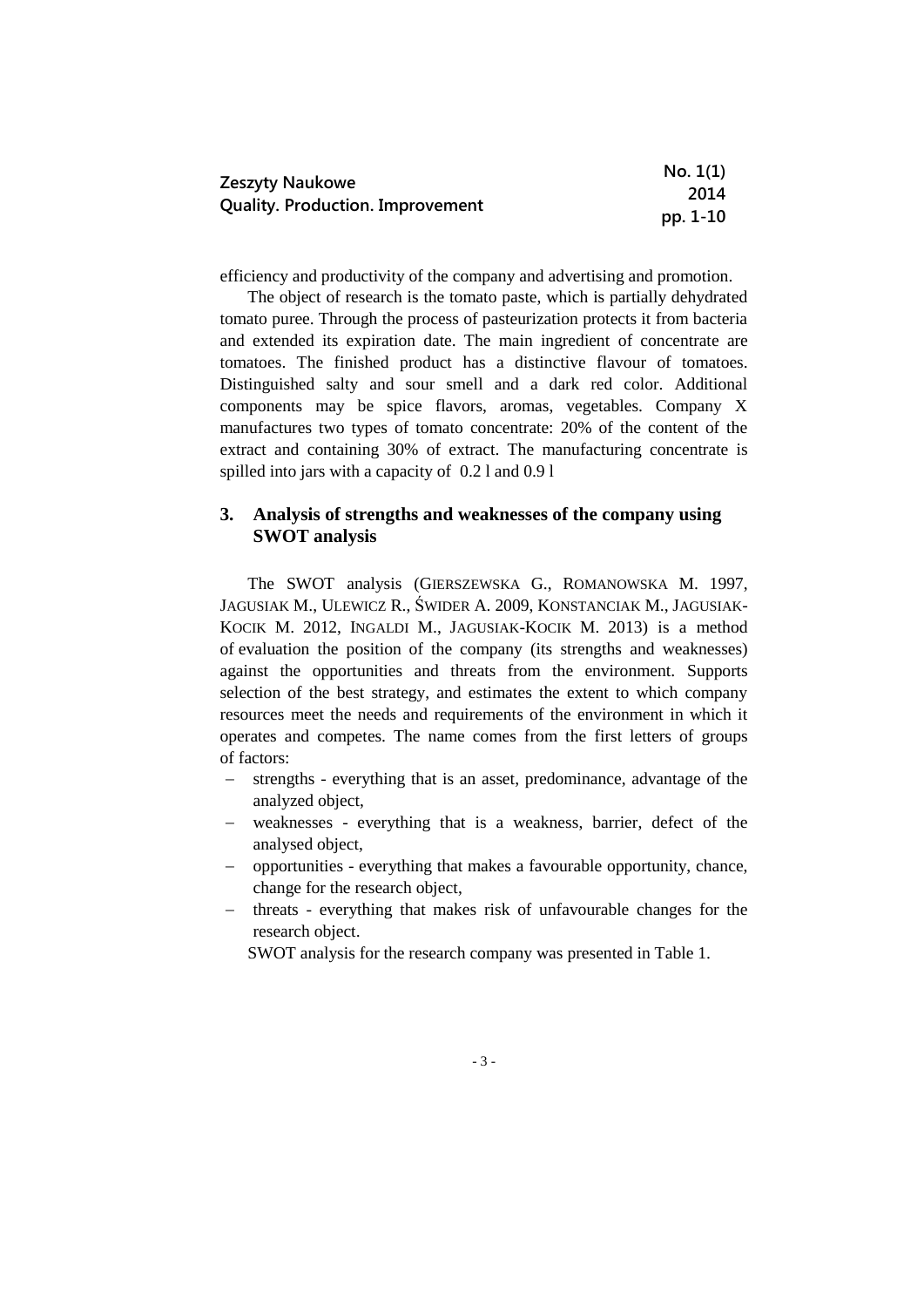|                                                            | No. 1(1) |
|------------------------------------------------------------|----------|
| Zeszyty Naukowe<br><b>Quality. Production. Improvement</b> | 2014     |
|                                                            | pp. 1-10 |

| <b>Internal factors</b>                                |                                                 |
|--------------------------------------------------------|-------------------------------------------------|
| <b>Strengths</b>                                       | <b>Weakness</b>                                 |
| olack of critical situations in existing               | o lack of qualified staff,                      |
| operations,                                            | o poor condition of the old equipment,          |
| o well-developed<br>their<br>system<br>own             | o high costs of maintaining employee            |
| of internal communication.                             | lack of opportunities for business<br>$\circ$   |
| o system of motivating employees                       | expansion                                       |
| o system of training for employees,                    | o rising costs of maintaining employees.        |
| o favourable financial situation.                      |                                                 |
| o strong position in the market.                       |                                                 |
| <b>External factors</b>                                |                                                 |
| Opportunities                                          | <b>Threats</b>                                  |
| o good reputation about the company as an              | o growing requirements of customers             |
| employer,                                              | and counterparties,                             |
| selection of loyal employees,<br>$\circ$               | o requirements of the law,                      |
| good relationship with the environment,<br>$\circ$     | need to adapt to the requirements of<br>$\circ$ |
| flexible adaptation to external conditions,<br>$\circ$ | the European Union                              |
| the possibility of training,<br>$\circ$                | o high rate of inflation,                       |
| the involvement of employees,<br>$\circ$               | legal requirements,<br>$\circ$                  |
| developed brand<br>$\circ$                             | o nature of the business,                       |
| long history,<br>$\circ$                               | competition,<br>$\circ$                         |
| $\circ$ innovation.                                    | costs of maintaining the level of the           |
| cooperation with foreign countries,<br>$\circ$         | product,                                        |
| collaboration with partners in the area,<br>$\circ$    | o financial penalties imposed for price         |
| good location,<br>$\circ$                              | fixing.                                         |
| extensive structure<br>$\circ$                         |                                                 |
| o implemented<br>standards<br>management               |                                                 |
| include quality,                                       |                                                 |
| $\circ$ numerous certifications.                       |                                                 |
| $\circ$ valuing a business.                            |                                                 |

*Table 1. SWOT analysis for the research company*

*Source: own study*

The result analysis of the environment, health and property of the company and any other factors affecting the situation of the company is based on interviews with employees.

Can be drawn from the following conclusions:

- in spite of adequate financial resources the company can save some funds that come from a change management strategy and allocate them to the growing investment needs and requirements such as environmental protection,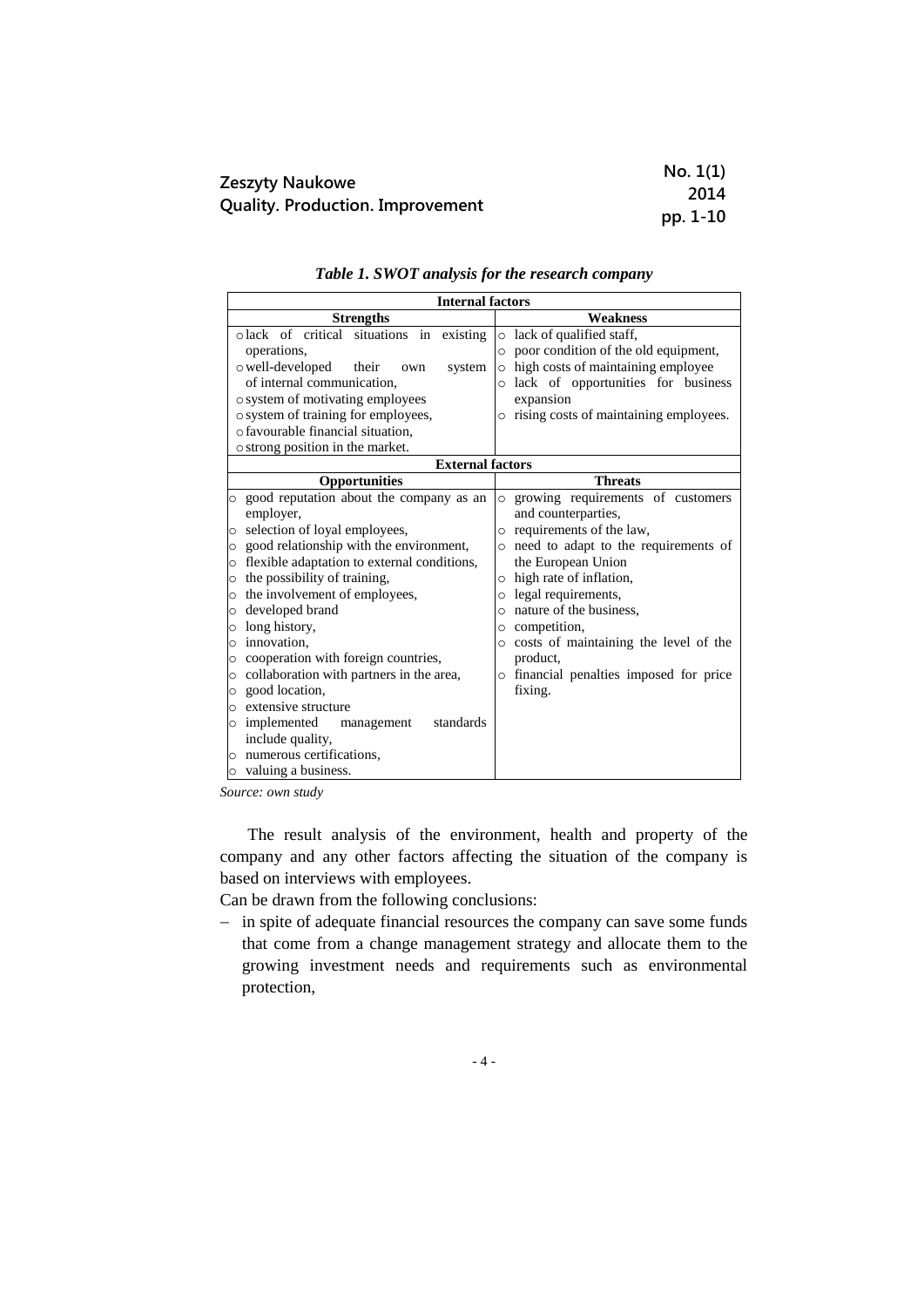| Zeszyty Naukowe                         | No. 1(1) |
|-----------------------------------------|----------|
|                                         | 2014     |
| <b>Quality. Production. Improvement</b> | pp. 1-10 |

- significantly more external factors strengths supports the well-being of the company and shows them as strong in the environment.

A chance to improve, already the company is well positioned to continue the system of governance in the state. These threats are factors that can cause considerable difficulties, barriers and the danger for the company. Risks can not fully ensure a stable level of business activity. Summary of opportunities and threats of the strengths and weaknesses allows you to determine the current and future strategic situation of the company.

Figure 1 shows a graphical interpretation of the SWOT analysis and strategic position, in which it is being investigated company.



*Fig. 1. Graphical interpretation of a SWOT analysis for the investigated company.* 

*Source: own study*

The designated position mini-maxi chance favors the opportunities and also the advantage of the weaknesses of the company's strengths. Management actions companies should therefore aim to improve the condition of the company in inefficient (non-competitive) areas, because without radical moves as possible to obtain satisfactory results in these areas by the company will not be possible. Exit opportunity for organizations turn out to be the right people in the right place. In another case investigated areas may lead the company to large losses.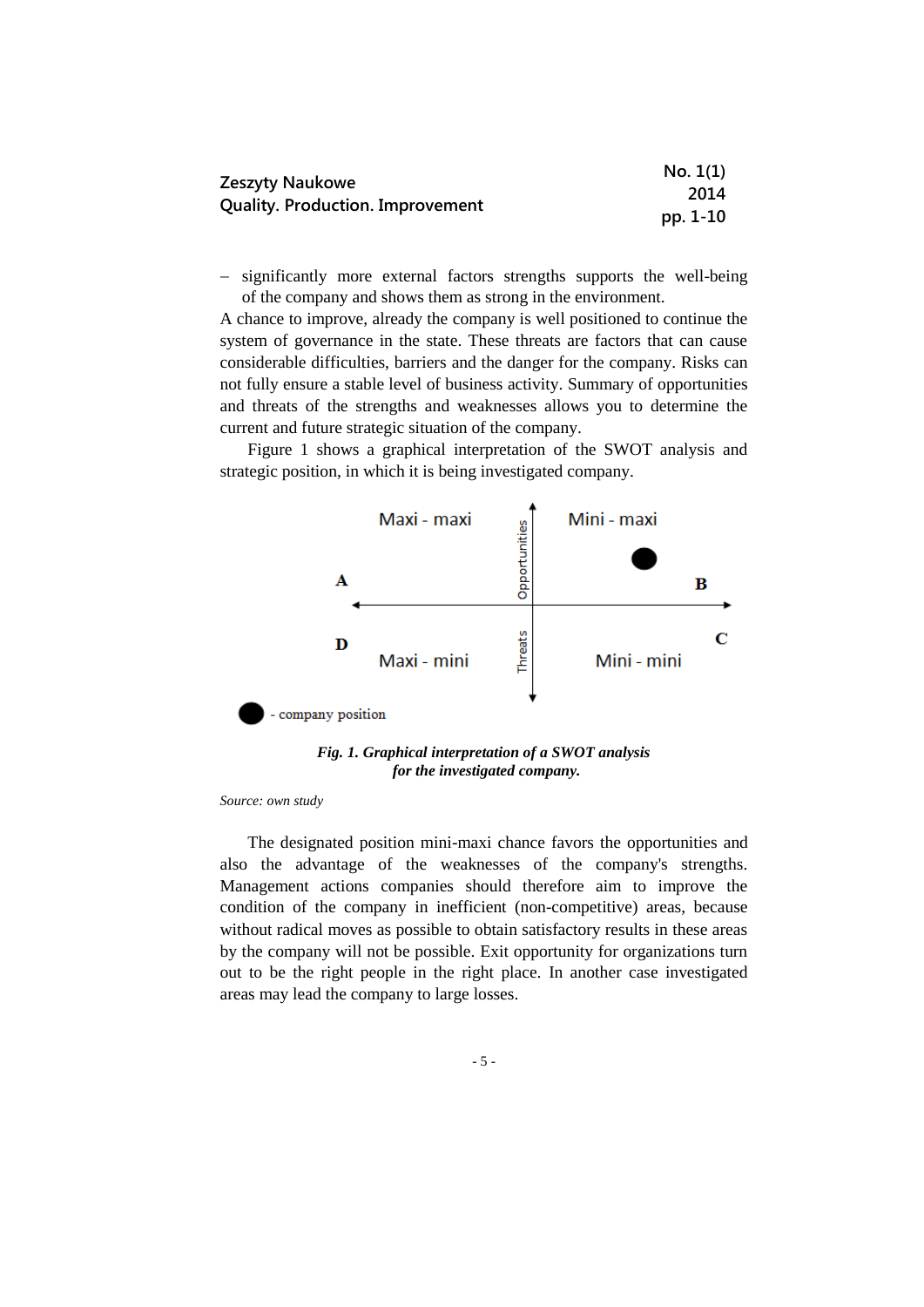| Zeszyty Naukowe                         | No. 1(1) |
|-----------------------------------------|----------|
|                                         | 2014     |
| <b>Quality. Production. Improvement</b> | pp. 1-10 |

# **4. Production process of the research subject depicted technologically**

For the production of tomato paste is used ripe tomatoes. Production process of the tomato paste depicted technologically was presented in Figure 2.



*Fig. 2. Production process of the tomato paste depicted technologically.*

*Source: own study*

Characteristics of the individual steps of the production process (BORKOWSKI S., ULEWICZ R. 2008, DURLIK I.1998, BURCHART-KOROL D., FURMAN J. 2007):

1. Acceptance and tomatoes control. 2. Tomatoes transport on the production floor. 3. Washing and sorting tomatoes. 4. Tomatoes grinding and removing seeds from tomatoes.5. Heating the pulp. 6. Pulp ripping. 7. Puree condensing. 8. Paste pasteurization. 9. Preparation of packagings. 10. Paste bottling. 11. Closing packaging. 12. Re-pasteurization. 13. Labelling. 14. Bulk Packaging. 15. Storaging.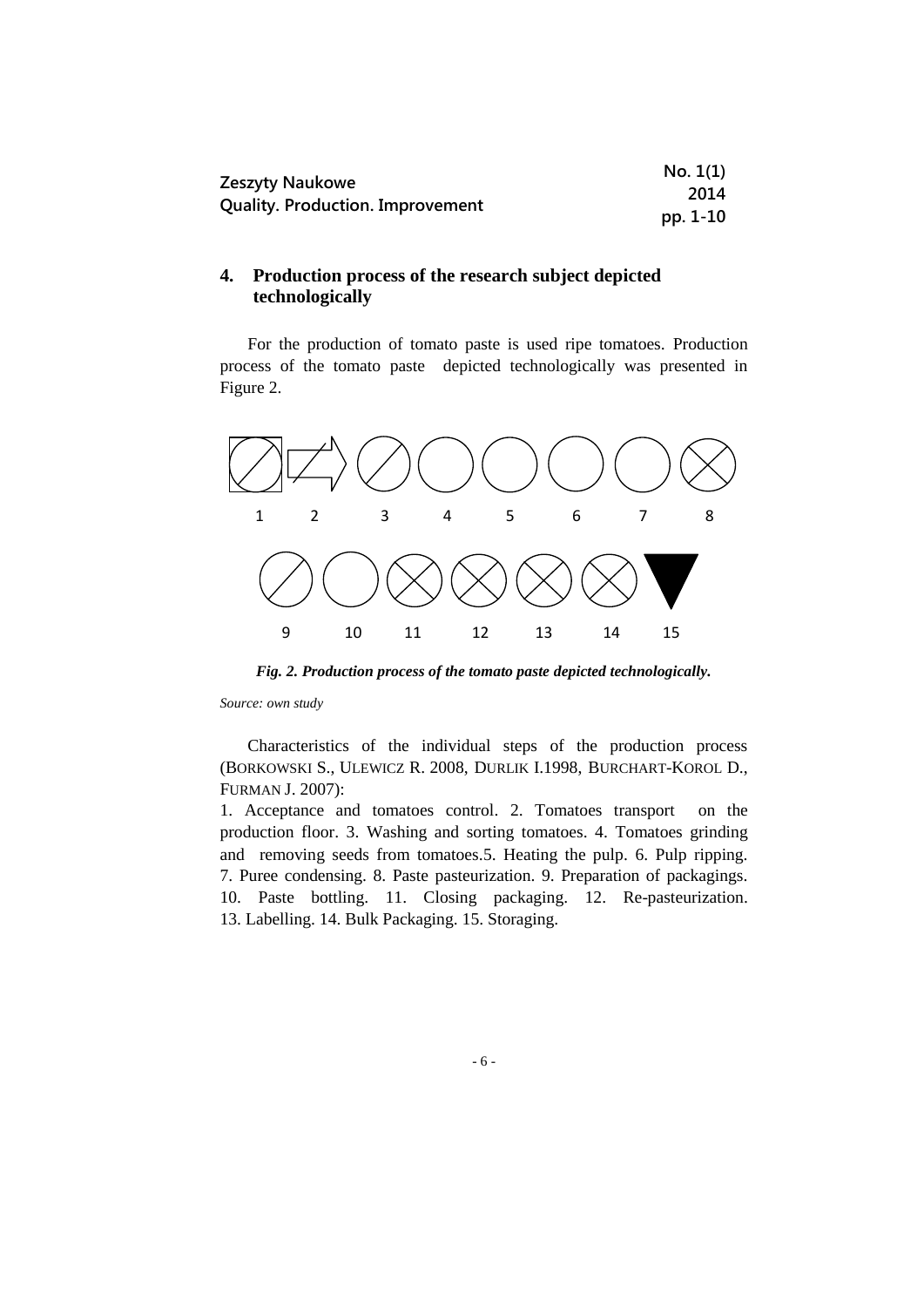|                                         | No. 1(1) |
|-----------------------------------------|----------|
| Zeszyty Naukowe                         | 2014     |
| <b>Quality. Production. Improvement</b> | pp. 1-10 |

### **5. Current state map and future state map presentation in the production of tomato paste**

The production process starts from raw material control in pickup area. If the person responsible for the control approves the quality of tomatoes, they are transported to the pool. Tomatoes washing is carried out in water and air scrubber. Washing should ensure purification of the raw material of all unnecessary pollution, so at least once per shift should be cleaned of mud. After washing the tomatoes are sorting on the sorting belt roller. During the sorting are thrown rotten and green tomatoes.

Properly sorted tomatoes by roller conveyor wander to the crusher machine consisting of a seed separator, ripping and a shredder. In the separator followed by crushing of tomatoes, which causes separation of the seeds along with surrounding jelly-like substance which badly affects the color and flavor of paste. The effluent during squeezing the juice is recovered on the ripping machine and routed into pulp tank. Then the crushed tomatoes chopped in tearing machine. Ready pulp is heated in the heater tube. The aim of the heating process is the hydrolysis of protopectin, destruction enzymes, pasteurization, simplifying pulp chafing. Heating is carried out at a temperature of 65-75°C.

After the heating process followed by ripping the pulp. Ripping is a multistage. The diameter of the holes in the sieve of tearing machines is from 1.2 mm to 0.4 mm. Thanks ripping obtained puree with a uniform structure. Puree flowing from ripping machine is subjected to condensing. The purée is made to a density of 20% and 30% of extract. Condensing puree is fed to the tank and from there to the pasteurization in tubular pasteurizer at a temperature higher than 100°C.

Then, using dosing machine, paste is spilled into pre-prepared jars. Spilled jars paste is fed to the capping machine, which automatically closes the jars with the lids. Poured into jars paste is subjected to pasteurization again. Before labeling, the paste should be chilled to a lower temperature.

At the last stages of the production of tomato paste consisting of labeling, packaging in packaging and warehousing. The labeling should be noted that the label was affixed in a suitable and aesthetic way. Labeled packaging are packed in bulk and then set on pallets in such a way that they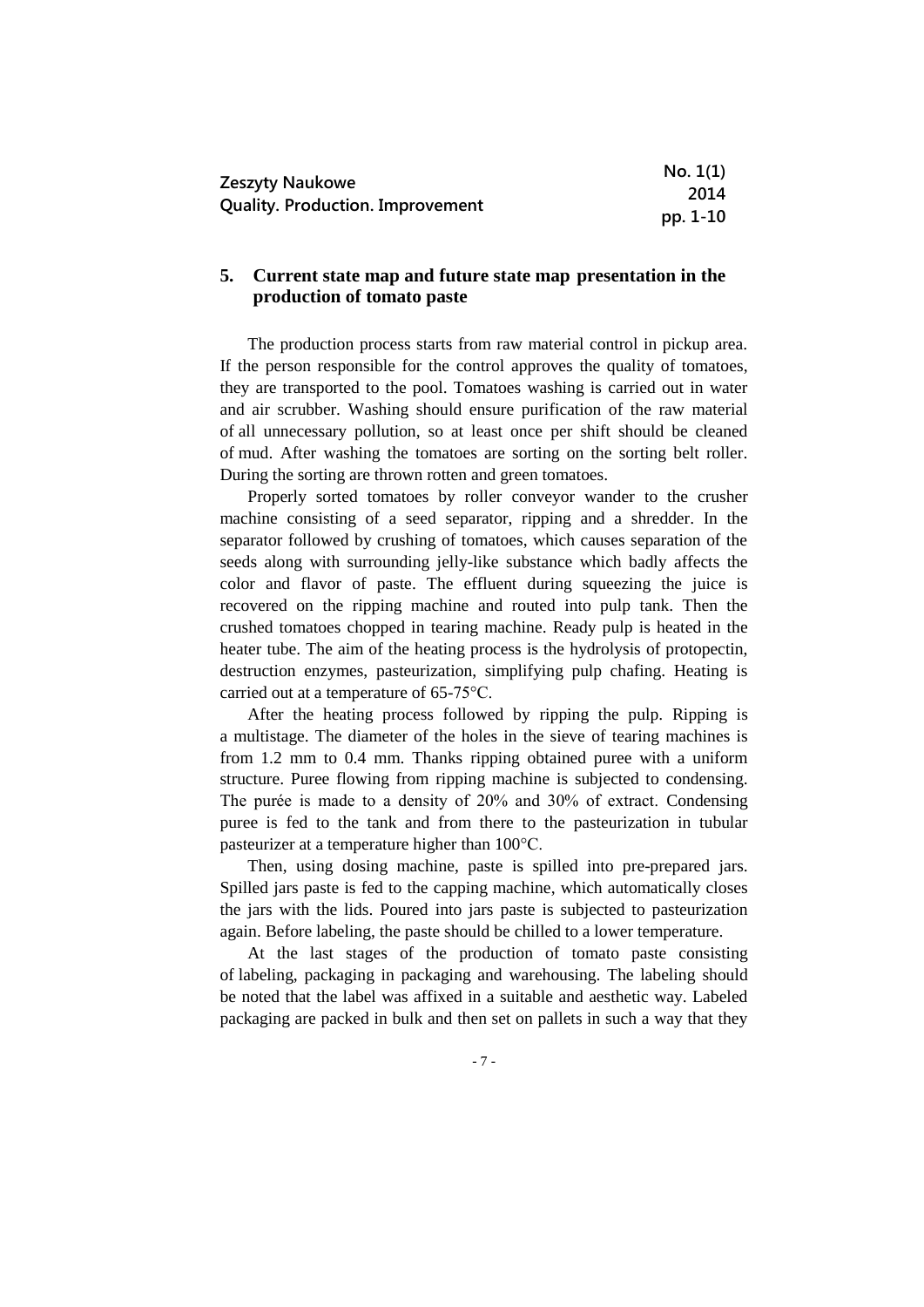| Zeszyty Naukowe                         | No. 1(1) |
|-----------------------------------------|----------|
|                                         | 2014     |
| <b>Quality. Production. Improvement</b> | pp. 1-10 |

can be safely transported to the warehouse.

To improve the production process launched a second machine to ripe the pulp and thanks to this solution was recovered some time savings. Lead time shortened by two days, also the time to add value has changed thanks to increased productivity.

Map of current state and future state of tomato paste production is shown in Figure 3 and 4.



*Fig. 3. Current state map of tomato paste production.*

*Source: own study*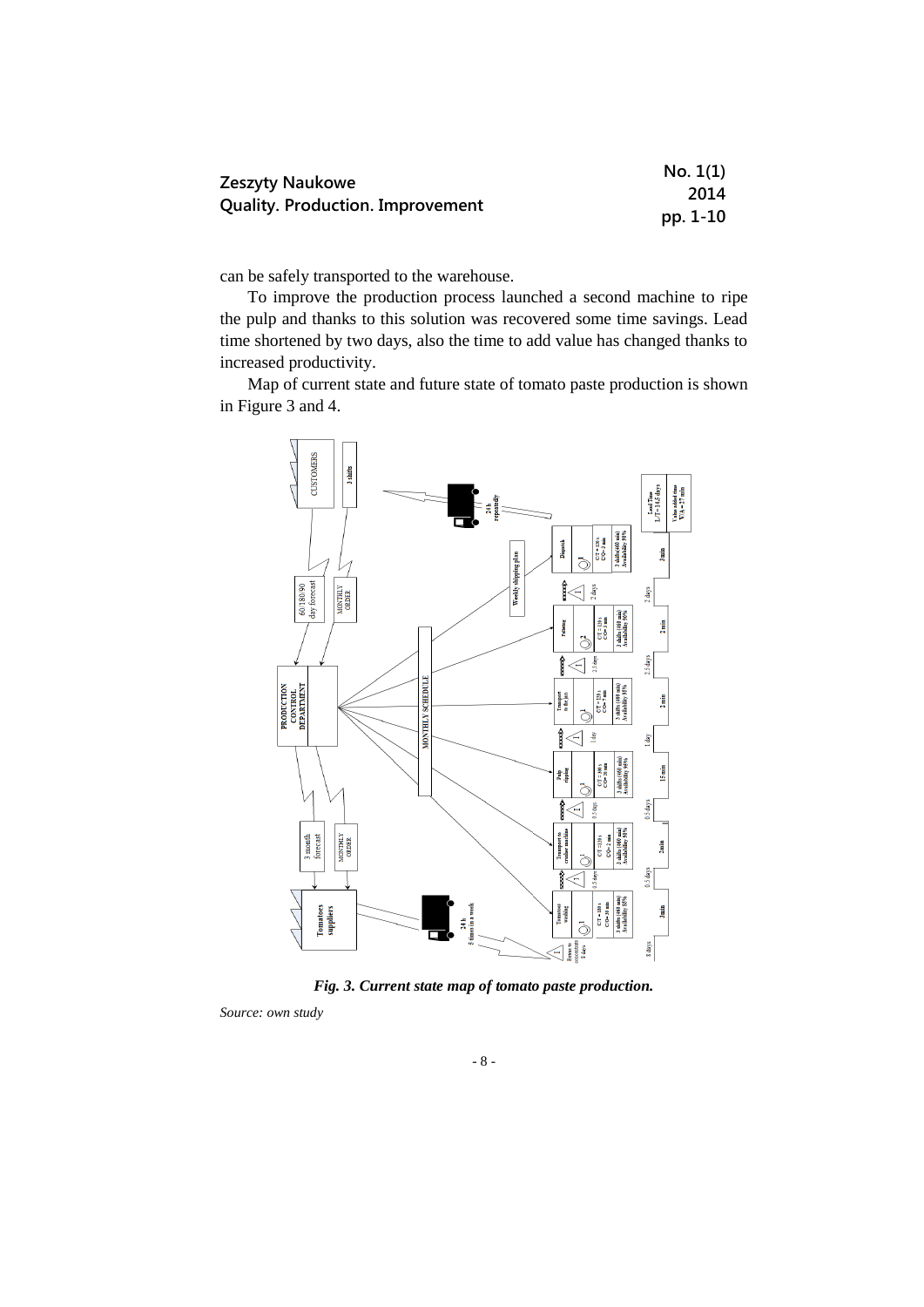





*Source: own study*